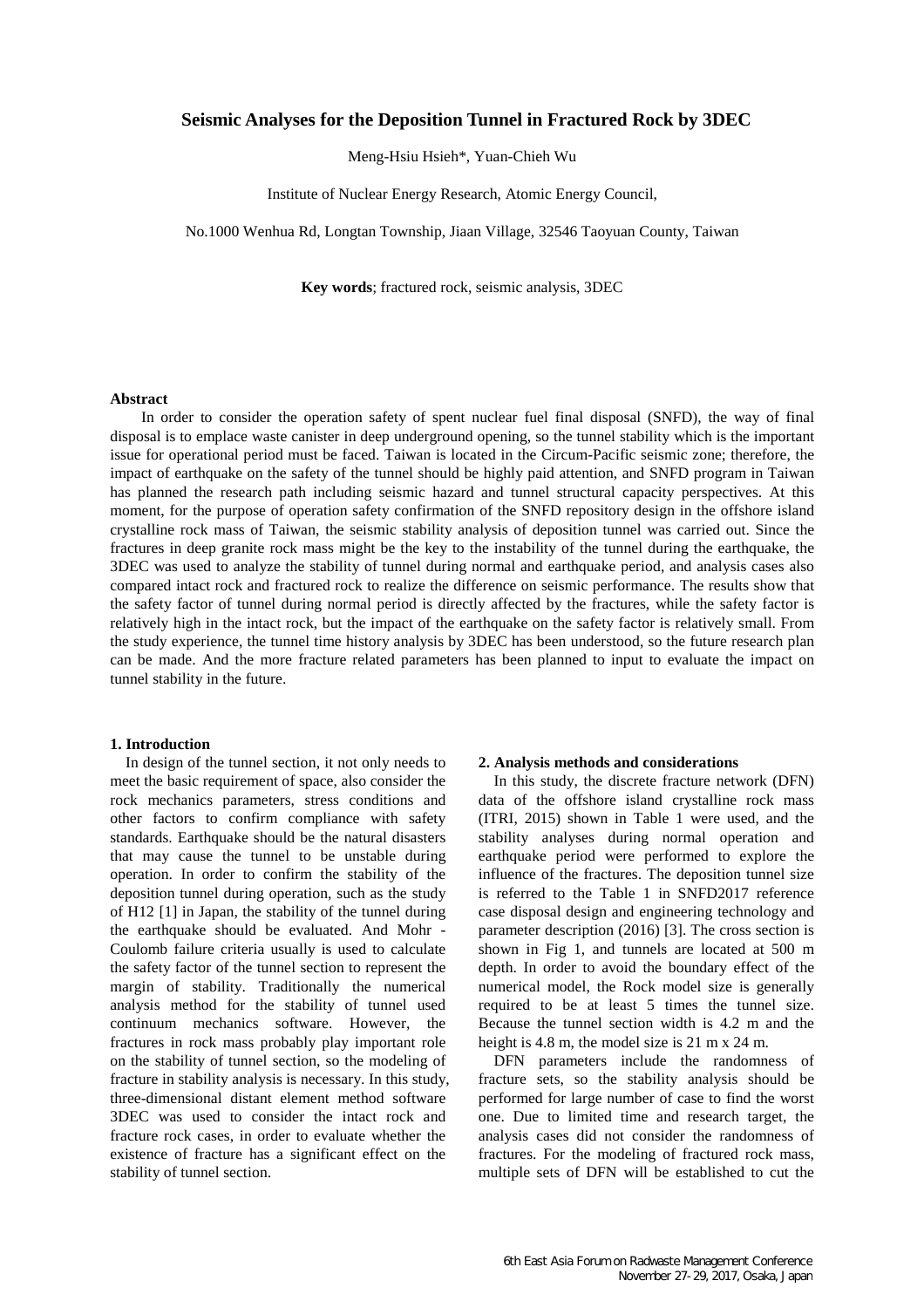whole rock model, the element size of the model should be small enough to avoid the generation of longer elements. However, it will take large amount of computational resources and time for seismic analysis, so the element size would take 0.5 m after assessment. Although, totally five sets of DFN data are obtained from the geological survey results of the offshore island crystalline rock mass. Since the seismic analysis will take over 3 months if considering 5 sets of DFN in one case at the same time, in order to speed up the research progress, this study only used two sets of DFN which have higher  $P_{32}$  ratios to discuss the influence before and after the earthquake.

On the other hand, for comparing the difference between the stability of the intact rock mass and the fractured rock mass in the normal period, five sets of DFN were used because the computational time can be controlled in research schedule. The tunnel model in fractured rock built by 3DEC is shown in Figure 2.

The analysis cases include (1) the stability during normal period in no fractured rock mass; (2) the stability during earthquake in no fractured rock mass; (3) the stability during normal period for 5 sets of DFN in rock mass; (4) the stability during earthquake for 2 sets of DFN in rock mass.

The calculation of the safety factor is based on the Mohr-Coulomb failure criterion, which takes into account the stress state to confirm whether the rock mass has entered the plasticity. The comparisons of the stress conditions among normal period, earthquake period, fractured rock mass and intact rock mass will be made, and they can provide the information of the impact level to become a basis for subsequent verification and test plan.

#### **3. Material parameter and boundary condition**

From geological investigation data, rock mass can be partitioned into weathered rock layer R0, which is 70 m thickness from the ground surface, and granite gneiss body R1. In order to simplify the input parameters of the model, the parameters are summarized as Table 2. The fracture related mechanical parameters have not been investigated, so the 3DEC built-in parameters as shown in Table 3 are used.

The setting of the in situ stress is referred to the field data by using Hydraulic Fracturing method in the depth of 430 m. The measured vertical stress is  $\sigma_v$ =11.4 MPa; horizontal maximum principal stress is  $\sigma_{\text{H}}$ = 14.43 MPa; and horizontal minimum principal stress is  $\sigma_h = 9.38$  MPa; so the horizontal  $K_{0, min}$  is 0.82 and  $K_{0, \text{max}}$  is 1.27. For tunnel alignment, the tunnel main axial will be parallel to the maximum horizontal axis; so the tunnel radial stress will be lower, and  $K_x$  and  $K_y$  are set as 0.82 and 1.27 respectively.

Table 1 Discrete fracture network parameters

| Set No. | trend       | plunge       | к  | ້າາ |
|---------|-------------|--------------|----|-----|
|         | $65^\circ$  | $17^\circ$   | 20 | 15% |
|         | $344^\circ$ | $38^\circ$   | 18 | 24% |
|         | $281^\circ$ | $29^\circ$   | 16 | 30% |
|         | $174^\circ$ | $22^{\circ}$ |    | 10% |
|         | $175^\circ$ | 75°          | 19 | 21% |

Note: κ is Fisher distribution parameter;  $P_{32}$  is fracture intensity  $(m^2/m^3)$ .

Table 2 Rock material parameters

| Density $\gamma$<br>$(kg/m^3)$ | Cohesion<br>(MPa) | Friction<br>angle<br>Φ<br>٬Ο۱ | Young's<br>modulus<br>Н.<br>(GPa) | Poisson<br>ratio |
|--------------------------------|-------------------|-------------------------------|-----------------------------------|------------------|
|                                | 27.46             | 51.05                         | 44.18                             |                  |

Table 3 Rock fracture material parameters

| Joint                | Joint shear          | Dilation | Joint tensile | Joint    |
|----------------------|----------------------|----------|---------------|----------|
| normal               | stiffness            | angle    | strength      | cohesion |
| stiffness            | (N/m)                | Ψ        | (Pa)          | (Pa)     |
| (N/m)                |                      | 70       |               |          |
| $2.0 \times 10^{12}$ | $2.0 \times 10^{12}$ | 20.      |               |          |



Figure 1. The cross section of disposal tunnel and disposal hole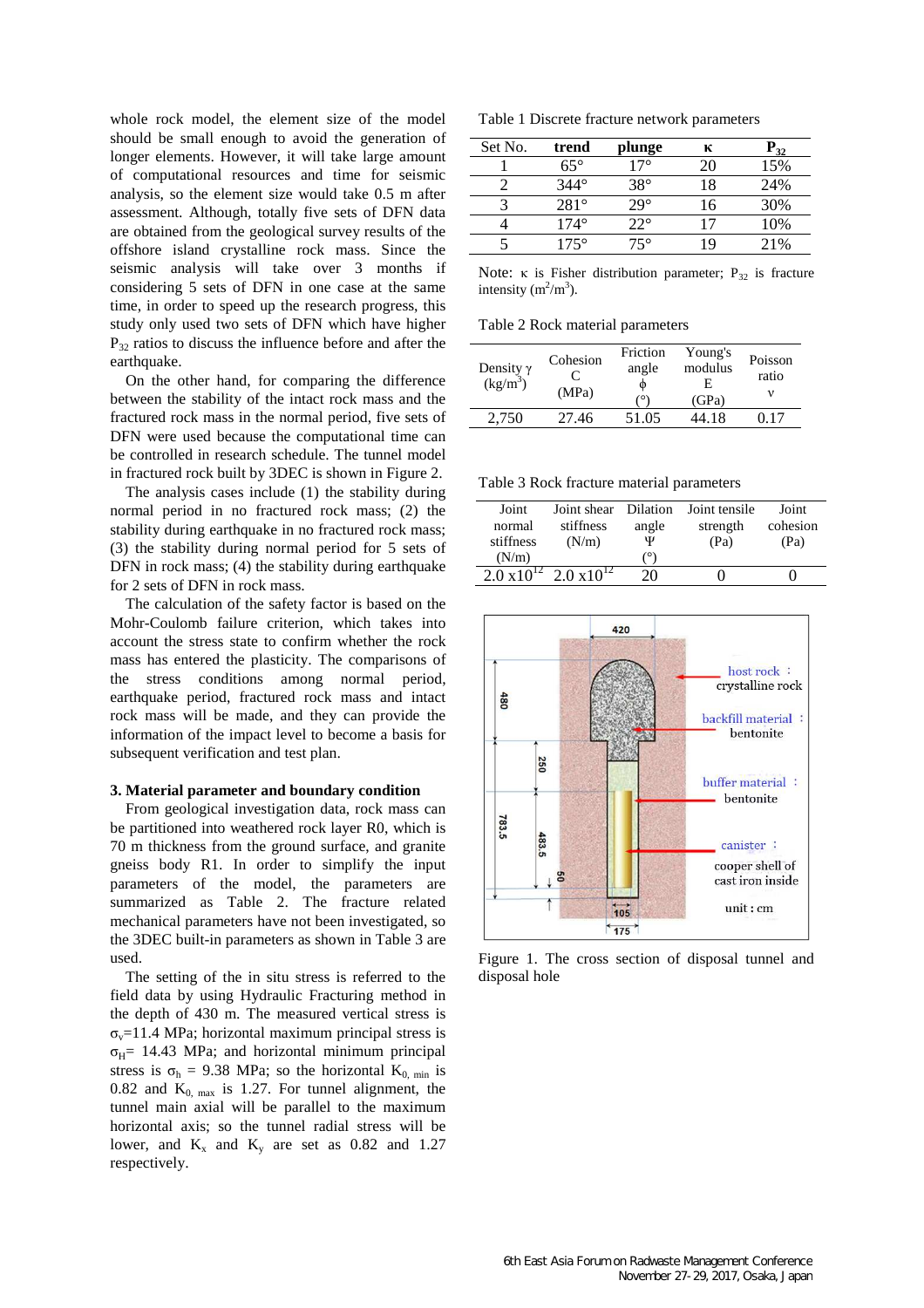

Figure 2. Tunnel model with 5 sets of DFN in rock mass

### **4. Input of earthquake time history**

The response spectrum for tunnel design is generated by the seismic hazard analysis [4], and the PGA of spectrum compatible acceleration time history is 0.288 g. The duration is 40.96 s, and time interval is 0.01 s; so, totally there are 4,096 data points. The earthquake time history was input on the rock outcrop surface (at 70 m under the ground surface, which is the interface between the weathering layer R0 and the granite gneiss body R1). Using one dimensional site response analysis, the wave will pass down to 500 m under the ground surface, and the earthquake wave form of 500 m depth is shown in Figure 3, where the peak ground acceleration is 0.206 g. Because 3DEC dynamic analysis can only input the velocity or stress time history, it is necessary to integrate the acceleration time history to get the velocity time history as shown in Figure 4. This velocity time history was input at the bottom of the 3DEC model to perform the seismic analysis.



Figure 3. The input acceleration time history on the base of deposition tunnel model



Figure 4. The input of velocity time history on the base of disposal tunnel model

#### **5. Results and discussion**

(1) Case 1: normal period, rock mass without fracture

After calculating principal stress of each element by 3DEC to generate the safety factor of each element by Mohr-Coulomb failure criterion, the minimum safety factor is 1.6658, which occurs at the bottom of the tunnel edge as shown in Figure 5.

(2) Case 2: earthquake period, rock mass without fracture

The seismic analysis is carried out and the safety factor is checked at the time point of the maximum acceleration of the earthquake. At this point, the minimum safety factor of all elements is 1.6656, which also occurs at the bottom of the tunnel edge. The safety factor is only slightly decreased than that of the normal period. This phenomenon can explain that in-situ stresses in the deep rock mass are high, and the increasing stresses due to the earthquake have less impact.

(3) Case 3: normal period, rock mass with 5 sets of DFN

The minimum safety factor is 1.2283, which also occurs at the bottom of the tunnel edge, as shown in Fig. 7, and the safety factor is significant lower when compared with case 1 (rock mass without fracture). However, in the middle of the tunnel floor safety factor is particularly high. After checking the stress and displacement, it shows there is a relative shift (displacement about 3mm), so that it leads the stress drop and have a relatively high safety factor.

(4) Case 4: earthquake period, rock mass with two sets of DFN

The safety factor of the fractured rock mass during normal period is slightly decreased, and the minimum safety factor is 1.3840, which also occurs at the bottom of the tunnel edge, as shown in Fig. 8. However, the safety factor is higher than the case 3 which with five sets of DFN. The result shows the number of DFN set is negatively correlated with safety factor, and more sets of DFN will lower the safety factor.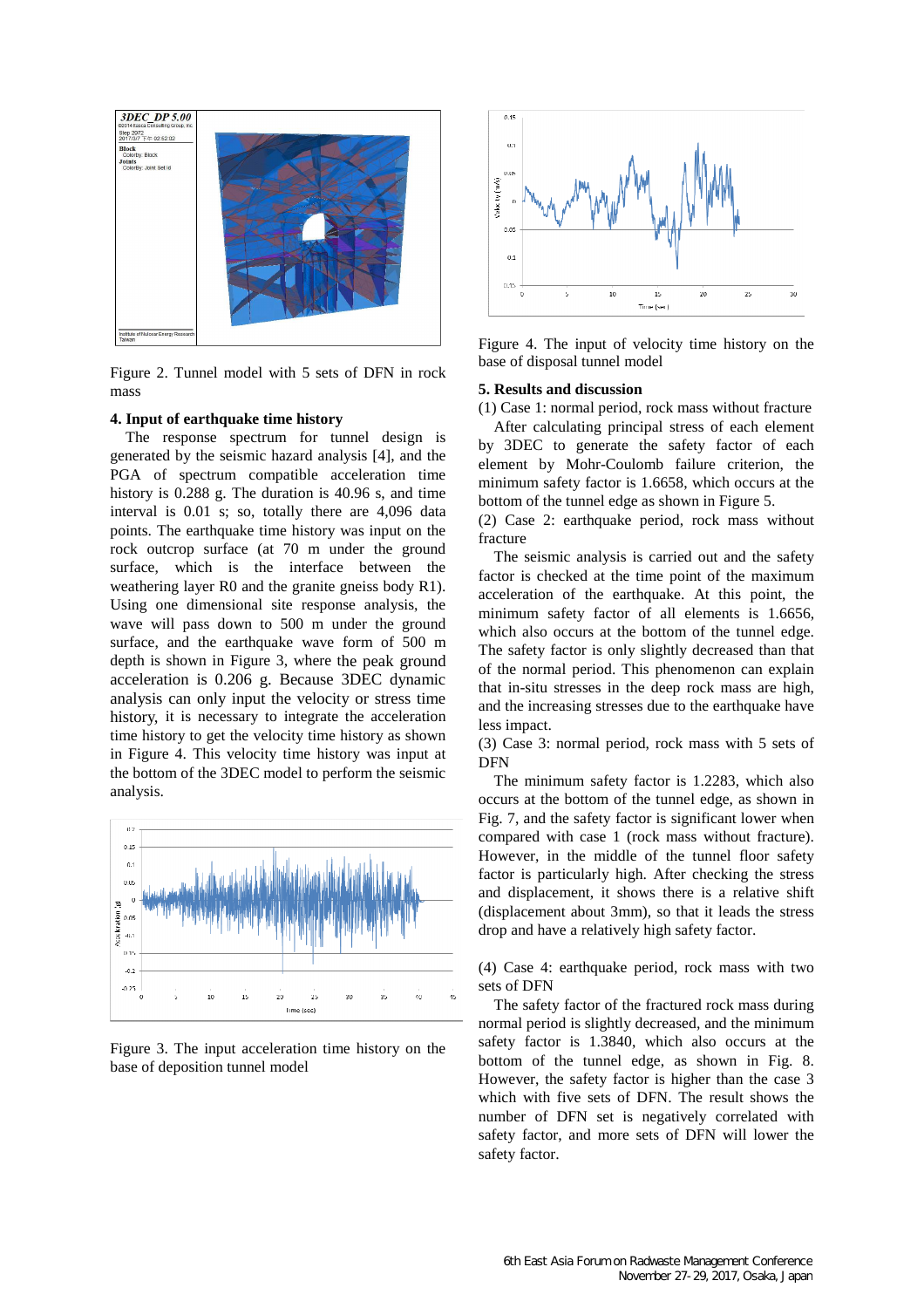For earthquake period, the minimum safety factor of the tunnel is 1.4142, which occurs at the bottom of the tunnel edge as shown in Fig. 9, but it is slightly increased when compared to the safety factor for rock mass with 2 sets of DFN in normal period. This phenomenon shows that, for considering the discontinuous property of the fracture, the fractures will induce relative displacements during earthquake; they would cause the stress release of the rock mass, so the safety factor of the stress calculation is reduced. This result is different from Case 2 which the rock mass is without fracture, and it also shows the comparison between continuous and discontinuous mechanics treatment on stress analysis..

Although the safety factor changes in this case during the earthquake, but only slightly different, it can see the seismic wave impact of the deep rock mass is low.



Figure 5. Safety factor for rock mass without fracture when normal period



Figure 6. Safety factor for rock mass without fracture when earthquake period



Figure 7. Safety factor for rock mass with 5 sets of DFN when normal period



Figure 8. Safety factor for rock mass with 2 sets of of DFN when normal period



Figure 9. Safety factor for rock mass with 2 sets of DFN when earthquake period

### **6. Conclusion**

Conclusions of the analyses are as follows :

(1) The analysis results show that the safety of tunnel during normal period in deep rock mass is highly correlated with the number of fractures. However, even five sets of fractures are considered, the minimum safety factor is still 1.2283. So if the